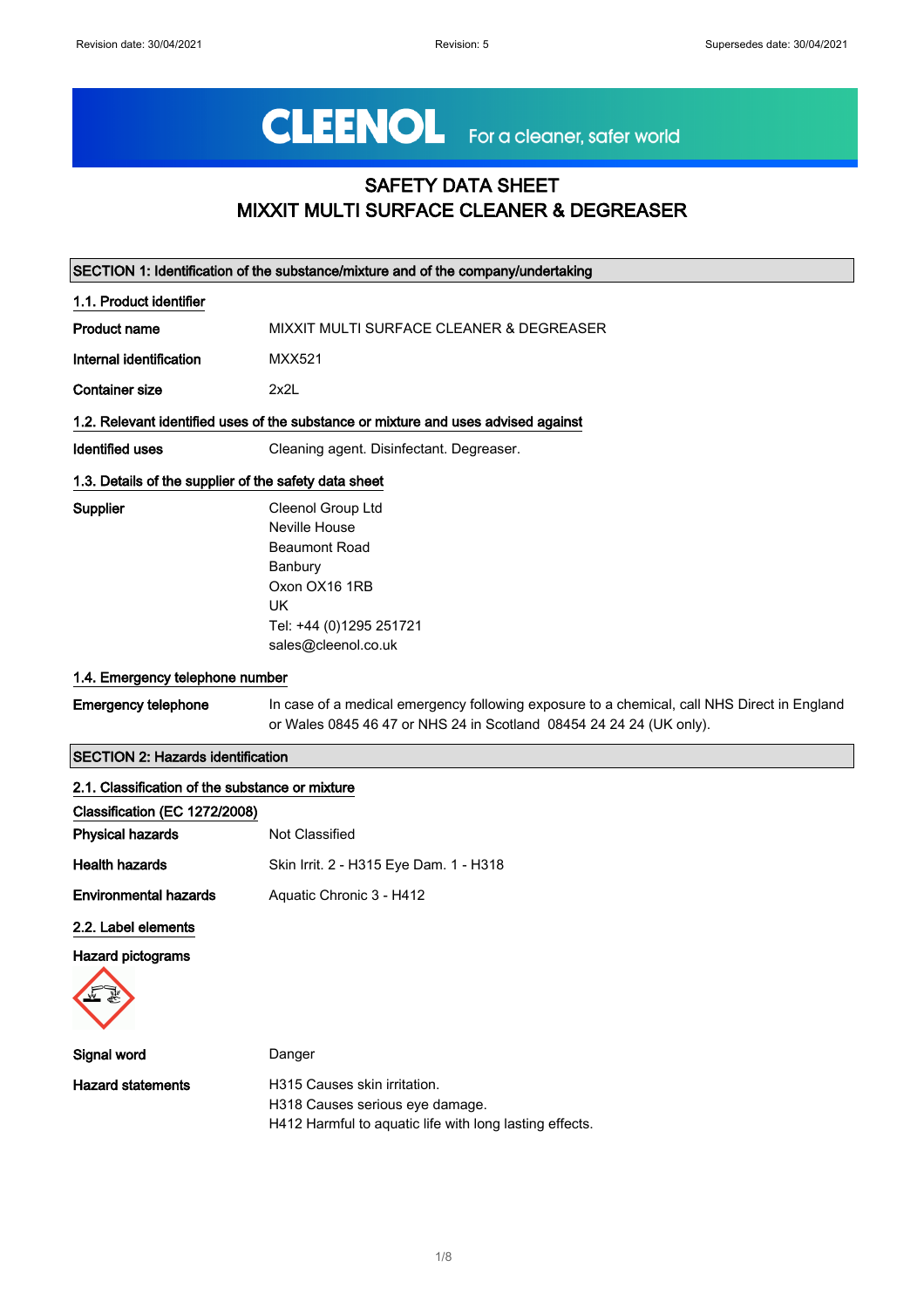| <b>Precautionary statements</b>           | P261 Avoid breathing vapour/ spray.<br>P273 Avoid release to the environment.<br>P280 Wear protective gloves/ protective clothing/ eye protection/ face protection.<br>P302+P352 IF ON SKIN: Wash with plenty of water.<br>P305+P351+P338 IF IN EYES: Rinse cautiously with water for several minutes. Remove<br>contact lenses, if present and easy to do. Continue rinsing.<br>P333+P313 If skin irritation or rash occurs: Get medical advice/attention. |
|-------------------------------------------|-------------------------------------------------------------------------------------------------------------------------------------------------------------------------------------------------------------------------------------------------------------------------------------------------------------------------------------------------------------------------------------------------------------------------------------------------------------|
| Contains                                  | ALCOHOLS, C12-C14, ETHOXYLATED, Alkyl (C12-16) dimethylbenzyl ammonium chloride<br>(ADBAC/BKC (C12-16))                                                                                                                                                                                                                                                                                                                                                     |
| Supplementary precautionary<br>statements | P264 Wash contaminated skin thoroughly after handling.<br>P272 Contaminated work clothing should not be allowed out of the workplace.<br>P310 Immediately call a POISON CENTER/ doctor.<br>P332+P313 If skin irritation occurs: Get medical advice/attention.<br>P362+P364 Take off contaminated clothing and wash it before reuse.<br>P501 Dispose of contents/ container in accordance with national regulations.                                         |

# 2.3. Other hazards

SECTION 3: Composition/information on ingredients

### 3.2. Mixtures

| ALCOHOLS, C12-C14, ETHOXYLATED                                                                                                                  |                          | 5-10%    |
|-------------------------------------------------------------------------------------------------------------------------------------------------|--------------------------|----------|
| CAS number: 68439-50-9                                                                                                                          | EC number: 500-213-3     |          |
| Classification<br>Acute Tox. 4 - H302<br>Eye Dam. 1 - H318<br>Aquatic Chronic 3 - H412                                                          |                          |          |
| Alkyl (C12-16) dimethylbenzyl ammonium chloride<br>(ADBAC/BKC (C12-16))                                                                         |                          | $1 - 5%$ |
| CAS number: 68424-85-1                                                                                                                          | EC number: 270-325-2     |          |
| M factor (Acute) = $10$                                                                                                                         | M factor (Chronic) = $1$ |          |
| Classification<br><b>Acute Tox. 4 - H302</b><br>Skin Corr. 1A - H314<br>Eye Dam. 1 - H318<br>Aquatic Acute 1 - H400<br>Aquatic Chronic 1 - H410 |                          |          |
| β-ALANINE, N-(2-CARBOXYETHYL)-, N-COCO ALKYL<br><b>DERIV., DISODIUM SALT</b>                                                                    |                          | $1 - 5%$ |
| CAS number: 90170-43-7                                                                                                                          | EC number: 290-476-8     |          |
| Classification<br>Eye Irrit. 2 - H319                                                                                                           |                          |          |

The full text for all hazard statements is displayed in Section 16.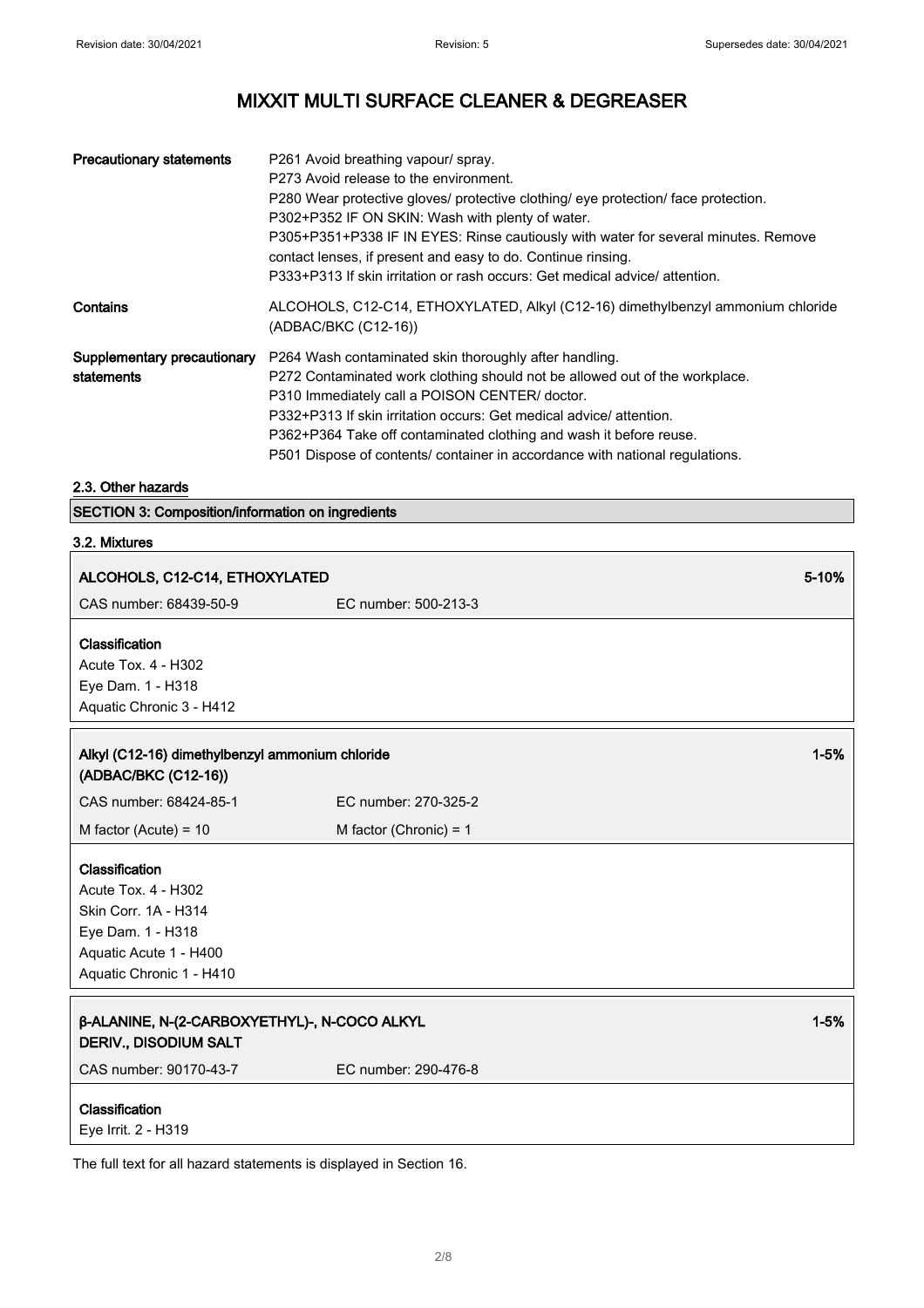### SECTION 4: First aid measures

| 4.1. Description of first aid measures                     |                                                                                                                                                                                                                                                                                                                                 |
|------------------------------------------------------------|---------------------------------------------------------------------------------------------------------------------------------------------------------------------------------------------------------------------------------------------------------------------------------------------------------------------------------|
| Inhalation                                                 | If spray/mist has been inhaled, proceed as follows. Move affected person to fresh air and<br>keep warm and at rest in a position comfortable for breathing. Keep affected person under<br>observation. Get medical attention if any discomfort continues.                                                                       |
| Ingestion                                                  | Do not induce vomiting unless under the direction of medical personnel. Rinse mouth<br>thoroughly with water. Give a few small glasses of water or milk to drink. Keep affected<br>person under observation. Get medical attention if any discomfort continues. Get medical<br>attention if a large quantity has been ingested. |
| <b>Skin contact</b>                                        | Wash skin thoroughly with soap and water. Wash contaminated clothing before reuse. Get<br>medical attention if irritation persists after washing.                                                                                                                                                                               |
| Eye contact                                                | Rinse cautiously with water for several minutes. Remove any contact lenses and open eyelids<br>wide apart. Continue to rinse. Get medical attention if any discomfort continues.                                                                                                                                                |
|                                                            | 4.2. Most important symptoms and effects, both acute and delayed                                                                                                                                                                                                                                                                |
| Inhalation                                                 | Spray/mists may cause respiratory tract irritation.                                                                                                                                                                                                                                                                             |
| Ingestion                                                  | May be harmful if swallowed.                                                                                                                                                                                                                                                                                                    |
| <b>Skin contact</b>                                        | Causes skin irritation.                                                                                                                                                                                                                                                                                                         |
| Eye contact                                                | Causes serious eye damage.                                                                                                                                                                                                                                                                                                      |
|                                                            | 4.3. Indication of any immediate medical attention and special treatment needed                                                                                                                                                                                                                                                 |
| Notes for the doctor                                       | No specific recommendations.                                                                                                                                                                                                                                                                                                    |
| <b>Specific treatments</b>                                 | Treat symptomatically.                                                                                                                                                                                                                                                                                                          |
| <b>SECTION 5: Firefighting measures</b>                    |                                                                                                                                                                                                                                                                                                                                 |
| 5.1. Extinguishing media                                   |                                                                                                                                                                                                                                                                                                                                 |
| Suitable extinguishing media                               | The product is not flammable. Use fire-extinguishing media suitable for the surrounding fire.                                                                                                                                                                                                                                   |
| Unsuitable extinguishing<br>media                          | None known.                                                                                                                                                                                                                                                                                                                     |
| 5.2. Special hazards arising from the substance or mixture |                                                                                                                                                                                                                                                                                                                                 |
| Specific hazards                                           | Irritating gases or vapours.                                                                                                                                                                                                                                                                                                    |
| 5.3. Advice for firefighters                               |                                                                                                                                                                                                                                                                                                                                 |
| Protective actions during<br>firefighting                  | Avoid breathing fire gases or vapours. Avoid the spillage or runoff entering drains, sewers or<br>watercourses.                                                                                                                                                                                                                 |
| Special protective equipment<br>for firefighters           | Use protective equipment appropriate for surrounding materials. Firefighter's clothing<br>conforming to European standard EN469 (including helmets, protective boots and gloves) will<br>provide a basic level of protection for chemical incidents.                                                                            |
| <b>SECTION 6: Accidental release measures</b>              |                                                                                                                                                                                                                                                                                                                                 |

### 6.1. Personal precautions, protective equipment and emergency procedures

Personal precautions Avoid contact with skin, eyes and clothing. Take care as floors and other surfaces may become slippery. Do not touch or walk into spilled material.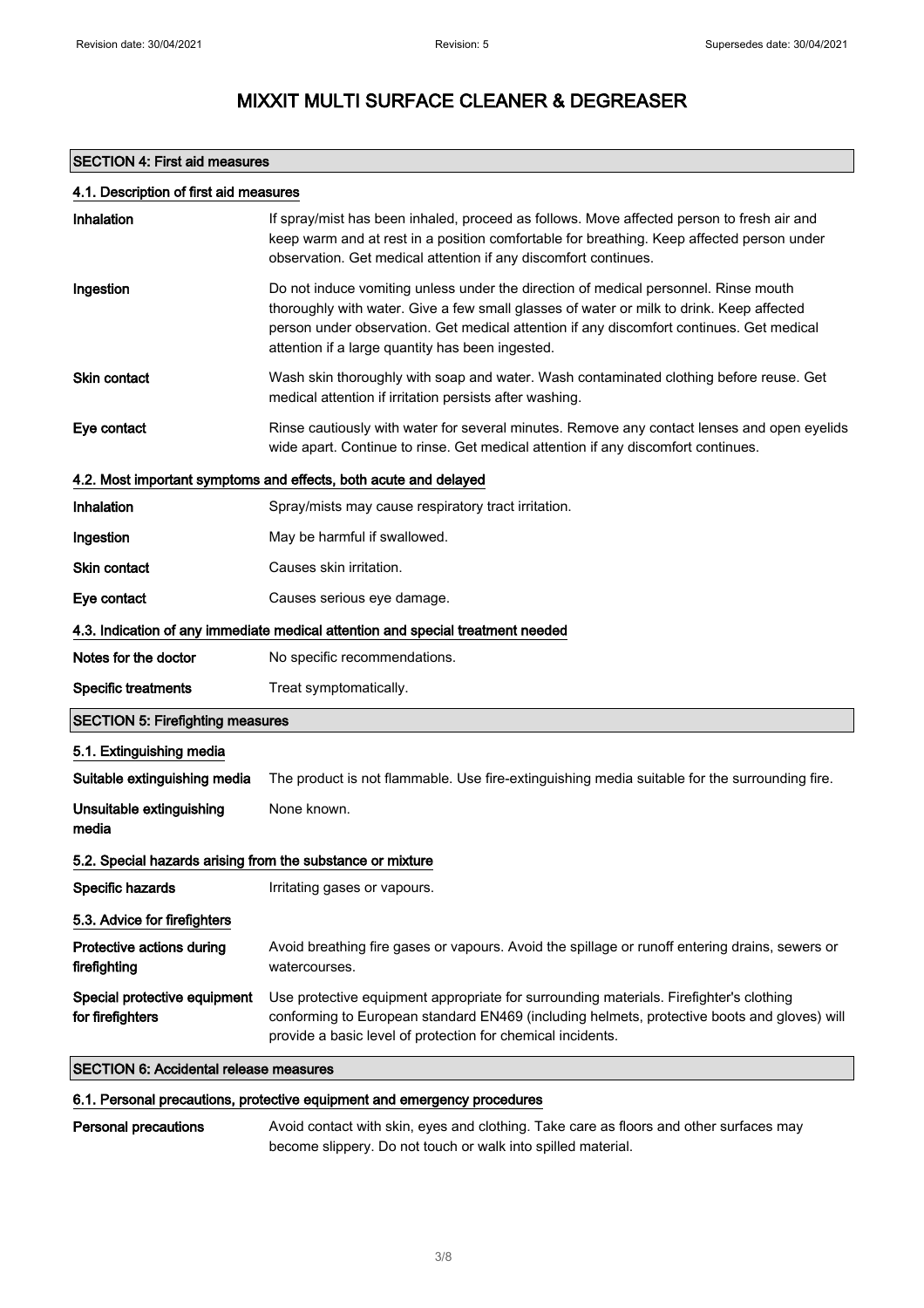6.2. Environmental precautions

# MIXXIT MULTI SURFACE CLEANER & DEGREASER

| <b>Environmental precautions</b>                          | The product contains a substance which is harmful to aquatic organisms. Avoid release to the<br>environment.                                                                                                                                                                    |  |
|-----------------------------------------------------------|---------------------------------------------------------------------------------------------------------------------------------------------------------------------------------------------------------------------------------------------------------------------------------|--|
| 6.3. Methods and material for containment and cleaning up |                                                                                                                                                                                                                                                                                 |  |
| Methods for cleaning up                                   | Absorb in vermiculite, dry sand or earth and place into containers. Flush contaminated area<br>with plenty of water. Avoid contamination of ponds or watercourses with washing down water.<br>Discharge of small quantities to the sewer with plenty of water may be permitted. |  |
| 6.4. Reference to other sections                          |                                                                                                                                                                                                                                                                                 |  |
| Reference to other sections                               | For personal protection, see Section 8. For waste disposal, see Section 13.                                                                                                                                                                                                     |  |
| <b>SECTION 7: Handling and storage</b>                    |                                                                                                                                                                                                                                                                                 |  |
| 7.1. Precautions for safe handling                        |                                                                                                                                                                                                                                                                                 |  |
| <b>Usage precautions</b>                                  | For professional users only. Avoid breathing spray. Avoid contact with skin, eyes and clothing.<br>Avoid release to the environment.                                                                                                                                            |  |
| Advice on general<br>occupational hygiene                 | Good personal hygiene procedures should be implemented. Wash contaminated skin<br>thoroughly after handling.                                                                                                                                                                    |  |
|                                                           | 7.2. Conditions for safe storage, including any incompatibilities                                                                                                                                                                                                               |  |
| <b>Storage precautions</b>                                | Container must be kept tightly closed when not in use. Store at temperatures between 0°C<br>and $40^{\circ}$ C.                                                                                                                                                                 |  |
| Storage class                                             | Chemical storage.                                                                                                                                                                                                                                                               |  |
| 7.3. Specific end use(s)                                  |                                                                                                                                                                                                                                                                                 |  |
| Specific end use(s)                                       | The identified uses for this product are detailed in Section 1.2. Refer to Product Use Guide<br>(PUG) for further information.                                                                                                                                                  |  |
| <b>SECTION 8: Exposure controls/Personal protection</b>   |                                                                                                                                                                                                                                                                                 |  |
| 8.1. Control parameters                                   |                                                                                                                                                                                                                                                                                 |  |
| Ingredient comments                                       | No exposure limits known for ingredient(s).                                                                                                                                                                                                                                     |  |
| 8.2. Exposure controls                                    |                                                                                                                                                                                                                                                                                 |  |
| Protective equipment                                      |                                                                                                                                                                                                                                                                                 |  |
|                                                           |                                                                                                                                                                                                                                                                                 |  |
| Appropriate engineering<br>controls                       | No specific ventilation requirements.                                                                                                                                                                                                                                           |  |
| Eye/face protection                                       | No specific eye protection required during normal use. Eyewear complying with an approved<br>standard should be worn if a risk assessment indicates eye contact is possible.                                                                                                    |  |
| Hand protection                                           | It is recommended that chemical-resistant, impervious gloves are worn. Wear protective<br>gloves made of the following material: Nitrile rubber. Rubber (natural, latex). To protect hands<br>from chemicals, gloves should comply with European Standard EN374.                |  |
| Hygiene measures                                          | Wash hands thoroughly after handling.                                                                                                                                                                                                                                           |  |
| <b>Respiratory protection</b>                             | Respiratory protection may be required if excessive airborne contamination occurs.                                                                                                                                                                                              |  |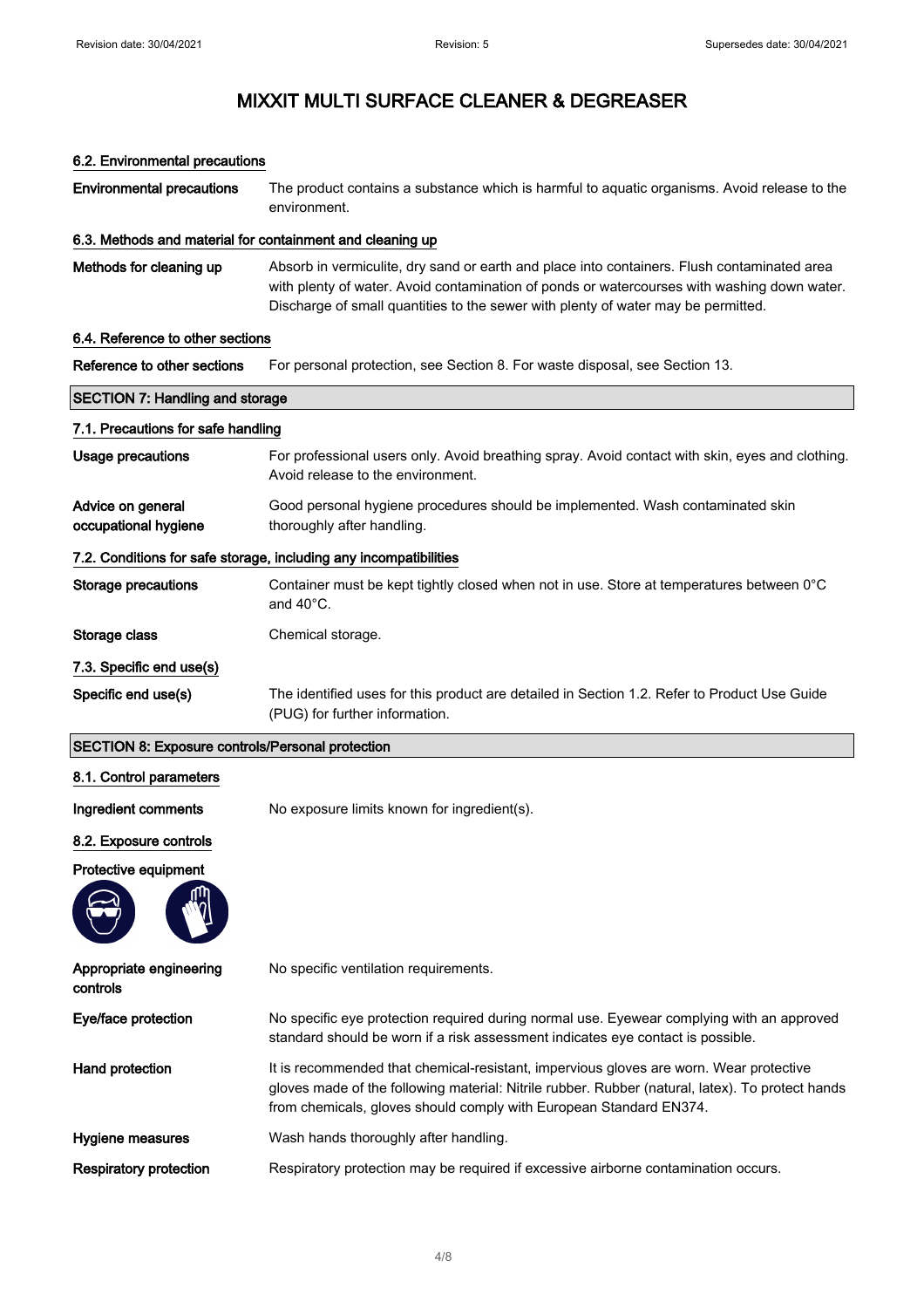| <b>SECTION 9: Physical and chemical properties</b>         |                                                                                                                     |  |
|------------------------------------------------------------|---------------------------------------------------------------------------------------------------------------------|--|
| 9.1. Information on basic physical and chemical properties |                                                                                                                     |  |
| Appearance                                                 | Clear liquid.                                                                                                       |  |
| Colour                                                     | Yellow.                                                                                                             |  |
| Odour                                                      | Acrid.                                                                                                              |  |
| pH                                                         | pH (concentrated solution): 8 - 9                                                                                   |  |
| Flash point                                                | Not applicable.                                                                                                     |  |
| <b>Relative density</b>                                    | 1.030 - 1.040 @ 20°C                                                                                                |  |
| Solubility(ies)                                            | Soluble in water.                                                                                                   |  |
| Auto-ignition temperature                                  | Not applicable.                                                                                                     |  |
| <b>Decomposition Temperature</b>                           | Not determined.                                                                                                     |  |
| <b>Viscosity</b>                                           | Non-viscous.                                                                                                        |  |
| <b>Explosive properties</b>                                | Not considered to be explosive.                                                                                     |  |
| <b>Oxidising properties</b>                                | Does not meet the criteria for classification as oxidising.                                                         |  |
| 9.2. Other information                                     |                                                                                                                     |  |
| Refractive index                                           | $15 - 17$                                                                                                           |  |
| Volatile organic compound                                  | Not applicable.                                                                                                     |  |
| <b>SECTION 10: Stability and reactivity</b>                |                                                                                                                     |  |
| 10.1. Reactivity                                           |                                                                                                                     |  |
| <b>Reactivity</b>                                          | There are no known reactivity hazards associated with this product.                                                 |  |
| 10.2. Chemical stability                                   |                                                                                                                     |  |
| <b>Stability</b>                                           | Stable at normal ambient temperatures and when used as recommended.                                                 |  |
| 10.3. Possibility of hazardous reactions                   |                                                                                                                     |  |
| Possibility of hazardous<br>reactions                      | No specific material or group of materials is likely to react with the product to produce a<br>hazardous situation. |  |
| 10.4. Conditions to avoid                                  |                                                                                                                     |  |
| <b>Conditions to avoid</b>                                 | No specific requirements are anticipated under normal conditions of use.                                            |  |
| 10.5. Incompatible materials                               |                                                                                                                     |  |
| Materials to avoid                                         | No specific material or group of materials is likely to react with the product to produce a<br>hazardous situation. |  |
| 10.6. Hazardous decomposition products                     |                                                                                                                     |  |
| Hazardous decomposition<br>products                        | Does not decompose when used and stored as recommended.                                                             |  |
| <b>SECTION 11: Toxicological information</b>               |                                                                                                                     |  |
| 11.1. Information on toxicological effects                 |                                                                                                                     |  |
| <b>Toxicological effects</b>                               | Information given is based on data of the components and of similar products.                                       |  |

Acute toxicity - oral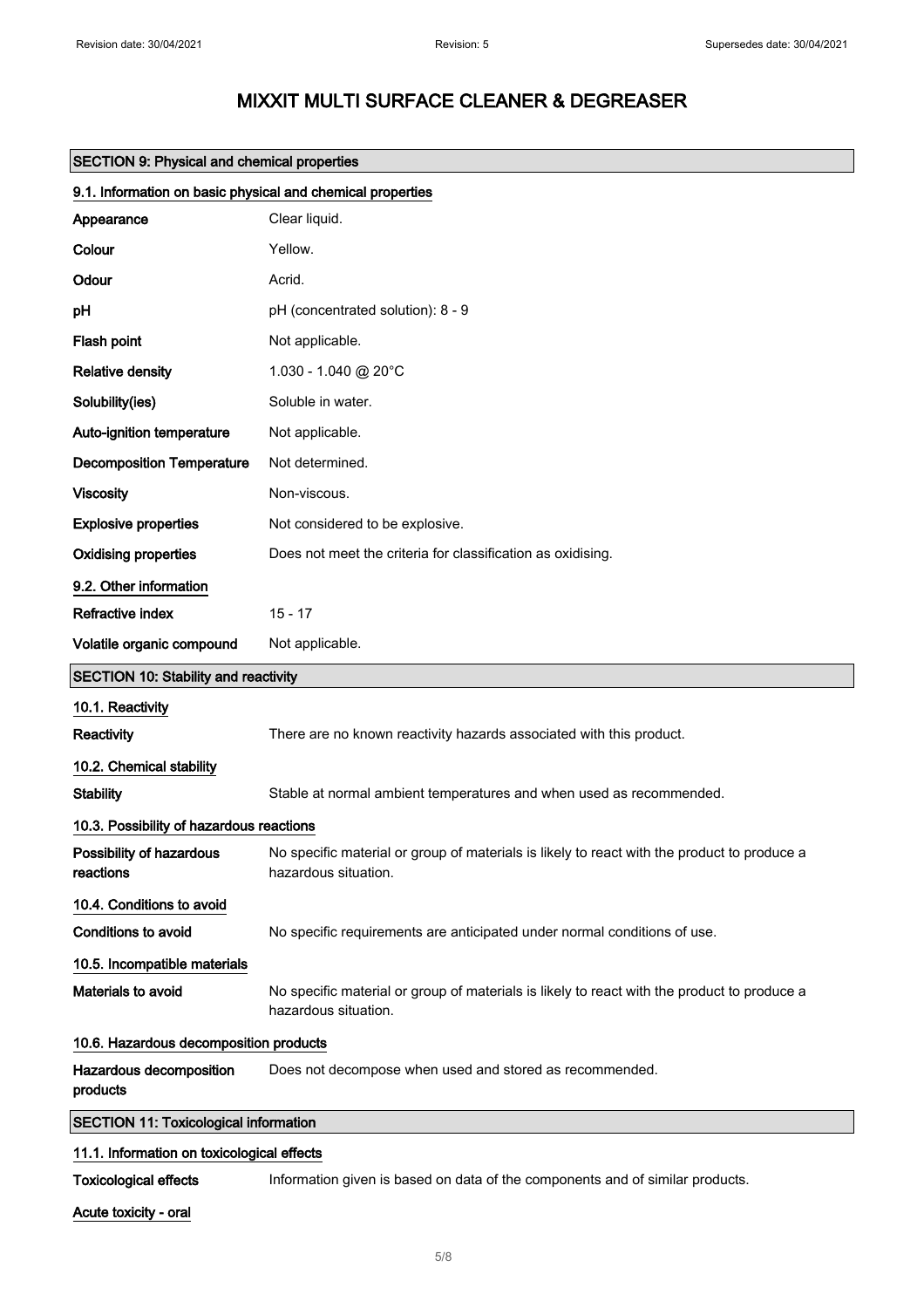| ATE oral (mg/kg)                                               | 6,756.76                                                                                                                       |
|----------------------------------------------------------------|--------------------------------------------------------------------------------------------------------------------------------|
| Skin corrosion/irritation                                      |                                                                                                                                |
| Skin corrosion/irritation                                      | Causes skin irritation.                                                                                                        |
| <b>Extreme pH</b>                                              | Moderate $pH$ ( $> 2$ and $< 11.5$ ).                                                                                          |
| Serious eye damage/irritation<br>Serious eye damage/irritation | Causes serious eye damage.                                                                                                     |
| Inhalation                                                     | May cause respiratory irritation.                                                                                              |
| Ingestion                                                      | May be harmful if swallowed.                                                                                                   |
| Skin contact                                                   | Causes skin irritation.                                                                                                        |
| Eye contact                                                    | Causes serious eye damage.                                                                                                     |
| Route of exposure                                              | Skin and/or eye contact                                                                                                        |
| <b>SECTION 12: Ecological information</b>                      |                                                                                                                                |
| <b>Ecotoxicity</b>                                             | Harmful to aquatic life with long lasting effects.                                                                             |
| 12.1. Toxicity                                                 |                                                                                                                                |
| <b>Toxicity</b>                                                | Harmful to Aquatic Organisms                                                                                                   |
| 12.2. Persistence and degradability                            |                                                                                                                                |
|                                                                | Persistence and degradability The degradability of the product is not known.                                                   |
| 12.3. Bioaccumulative potential                                |                                                                                                                                |
| <b>Bioaccumulative potential</b>                               | The product does not contain any substances expected to be bioaccumulating.                                                    |
| 12.4. Mobility in soil                                         |                                                                                                                                |
| <b>Mobility</b>                                                | The product contains substances which are water-soluble and may spread in water systems.                                       |
| 12.5. Results of PBT and vPvB assessment                       |                                                                                                                                |
| Results of PBT and vPvB<br>assessment                          | This product does not contain any substances classified as PBT or vPvB                                                         |
| 12.6. Other adverse effects                                    |                                                                                                                                |
| Other adverse effects                                          | None known.                                                                                                                    |
| <b>SECTION 13: Disposal considerations</b>                     |                                                                                                                                |
| 13.1. Waste treatment methods                                  |                                                                                                                                |
| <b>General information</b>                                     | Dispose of waste product or used containers in accordance with local regulations                                               |
| Disposal methods                                               | Dispose of waste to licensed waste disposal site in accordance with the requirements of the<br>local Waste Disposal Authority. |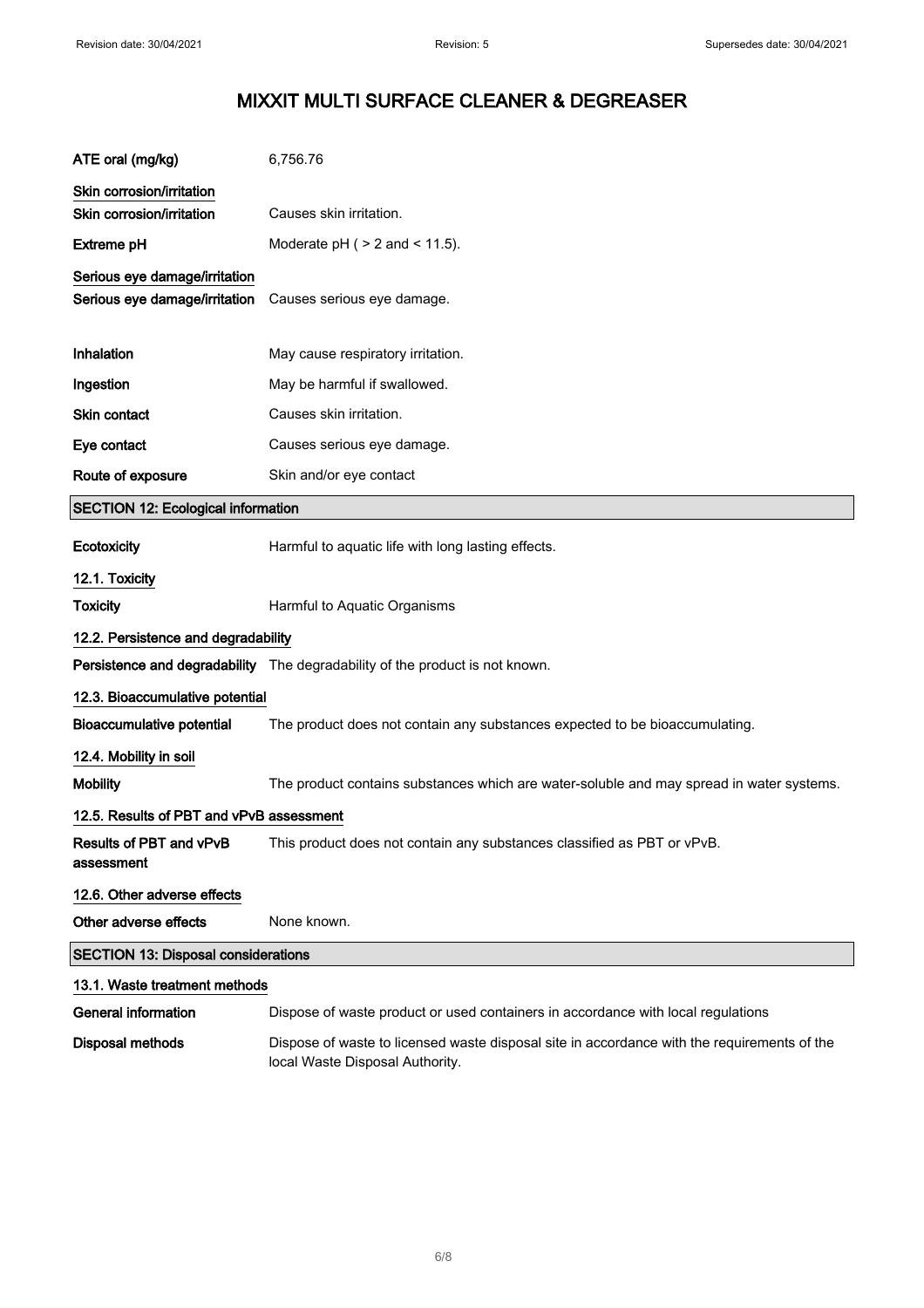### SECTION 14: Transport information

General The product is not covered by international regulations on the transport of dangerous goods (IMDG, IATA, ADR/RID).

### 14.1. UN number

Not applicable.

### 14.2. UN proper shipping name

Not applicable.

### 14.3. Transport hazard class(es)

No transport warning sign required.

### 14.4. Packing group

Not applicable.

### 14.5. Environmental hazards

Environmentally hazardous substance/marine pollutant

No.

### 14.6. Special precautions for user

Not applicable.

### 14.7. Transport in bulk according to Annex II of MARPOL and the IBC Code

Transport in bulk according to Not applicable. Annex II of MARPOL 73/78 and the IBC Code

### SECTION 15: Regulatory information

### 15.1. Safety, health and environmental regulations/legislation specific for the substance or mixture

| <b>EU</b> legislation | Regulation (EC) No 1907/2006 of the European Parliament and of the Council of 18<br>December 2006 concerning the Registration, Evaluation, Authorisation and Restriction of<br>Chemicals (REACH) (as amended).<br>Regulation (EU) No 528/2012 of the European Parliament and of the Council of 22 May 2012<br>concerning the making available on the market and use of biocidal products (as amended).<br>Regulation (EC) No 1272/2008 of the European Parliament and of the Council of 16<br>December 2008 on classification, labelling and packaging of substances and mixtures (as<br>amended).<br>Commission Directive 2000/39/EC of 8 June 2000 establishing a first list of indicative<br>occupational exposure limit values in implementation of Council Directive 98/24/EC on the<br>protection of the health and safety of workers from the risks related to chemical agents at<br>work (as amended). |
|-----------------------|----------------------------------------------------------------------------------------------------------------------------------------------------------------------------------------------------------------------------------------------------------------------------------------------------------------------------------------------------------------------------------------------------------------------------------------------------------------------------------------------------------------------------------------------------------------------------------------------------------------------------------------------------------------------------------------------------------------------------------------------------------------------------------------------------------------------------------------------------------------------------------------------------------------|
| Guidance              | EH40/2005 Workplace exposure limits<br>Containing the list of workplace exposure limits for use with the Control of Substances<br>Hazardous to Health Regulations 2002 (as amended)<br><b>Health and Safety Executive</b>                                                                                                                                                                                                                                                                                                                                                                                                                                                                                                                                                                                                                                                                                      |

### 15.2. Chemical safety assessment

A chemical safety assessment has been carried out.